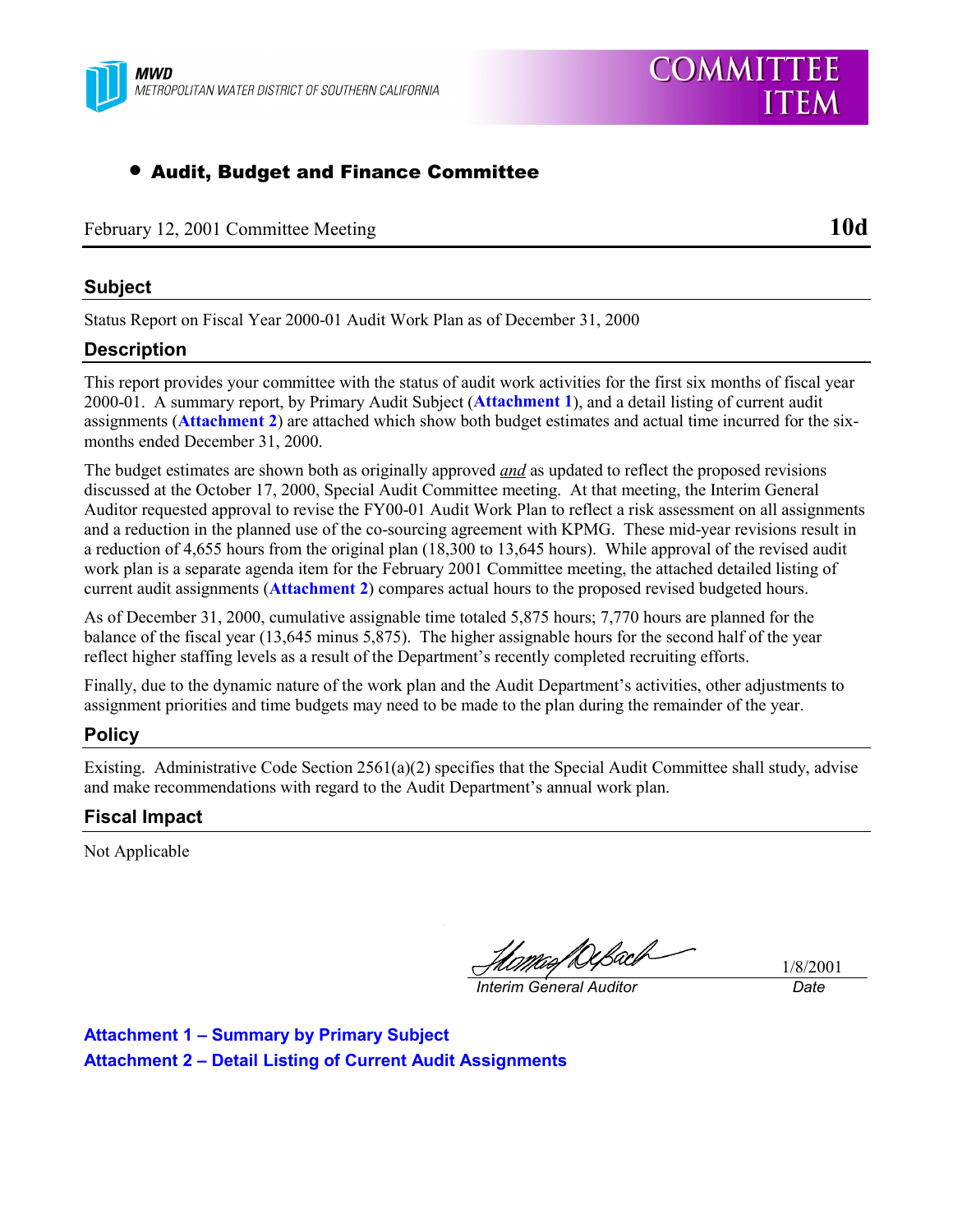### **FY 2000-01 Audit Work PlanSummary by Primary Audit Subject As of December 31, 2000**

|                                                                     |                        |            | FY 2000-01          |                          |                     |            |                |            |  |
|---------------------------------------------------------------------|------------------------|------------|---------------------|--------------------------|---------------------|------------|----------------|------------|--|
|                                                                     |                        | FY 1999-00 |                     | <b>Budget Hours</b>      | <b>Actual Hours</b> |            |                |            |  |
| <b>PRIMARY AUDIT SUBJECT</b>                                        | Actual<br><b>Hours</b> | <b>Pct</b> | nal<br><b>Budge</b> | edRevi<br>sions          | ed<br><b>Budge</b>  | <b>Pct</b> | July -<br>Dec. | <b>Pct</b> |  |
|                                                                     | (A)                    |            |                     | (B)                      |                     |            |                |            |  |
| SAFEGUARDS OVER DISTRICT ASSETS<br>CONSTRUCTION AND CONTRACT AUDITS | 2,456<br>3,890         | 19%<br>29% | 4,360<br>4.280      | (1,760)<br>(70)          | 2,600<br>4.210      | 19%<br>31% | 1.554<br>1,591 | 26%<br>27% |  |
| <i>SERVICES TO BOARD AND MANAGEMENT</i>                             | 3,320                  | 25%        | 5,000               | (1,710)                  | 3,290               | 24%        | 1,324          | 23%        |  |
| <i>WATER RESOURCE PROGRAMS</i>                                      | 1,861                  | 14%        | 2,760               | (635)                    | 2,125               | 16%        | 826            | 14%        |  |
| O&M PROGRAM COSTS                                                   | 995                    | 7%         | 900                 | (480)                    | 420                 | 3%         | 189            | 3%         |  |
| <b>EXTERNAL FINANCIAL REPORTS</b>                                   | 751                    | 6%         | 000.1               | $\overline{\phantom{0}}$ | 1,000               | 7%         | 392            | 7%         |  |
| <b>TOTALS</b>                                                       | 13,273                 | 100%       | 18,300              | (4,655)                  | 13,645              | 100%       | 5,875          | 100%       |  |

Notes:

(A) FY99-00 hours include the Internal Audit Department hours, co-sourcing hours are not included.

(B) The proposed revisions reflect results of a risk assessment on all assignments, a change in the

assumption on the use of the co-sourcing agreement with KPMG and a reduction in department personnel.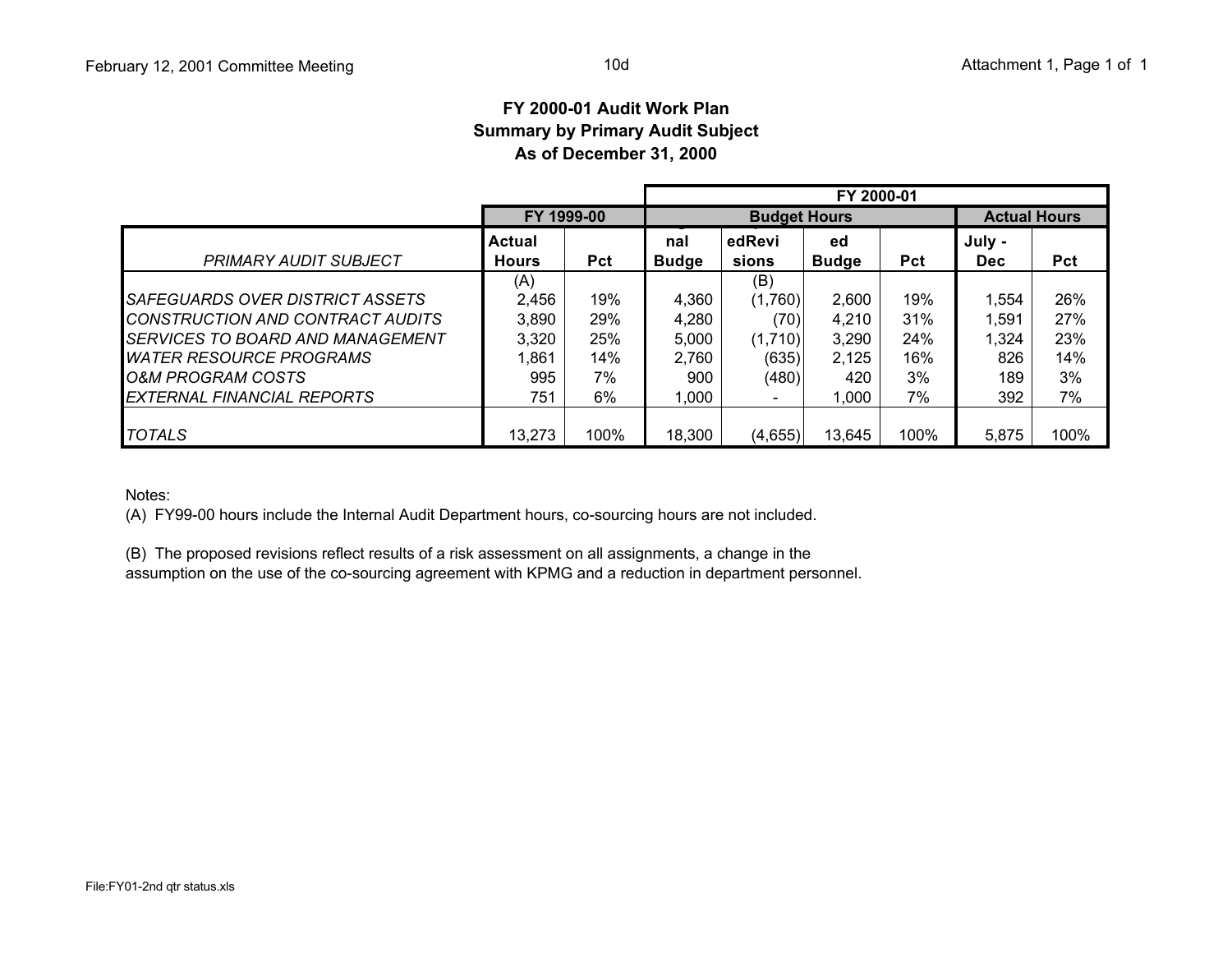#### FY 2000-01 Audit Work Plan **Detail Listing of Current Audit Assignments** As of December 31, 2000

| <b>Actual</b><br>FY2000-01 Budget Hours |                                                           |               |                |                          |                |                |                                         |
|-----------------------------------------|-----------------------------------------------------------|---------------|----------------|--------------------------|----------------|----------------|-----------------------------------------|
|                                         |                                                           |               |                |                          |                |                |                                         |
|                                         |                                                           | Origi         | ed             | <b>Revis</b>             | ive            | Remaini        |                                         |
|                                         |                                                           | nal           | <b>Revisio</b> | ed                       | FY 2000-       | ng             |                                         |
| Job No.                                 | <b>Job Title</b>                                          | <b>Budget</b> | ns             | <b>Budget</b>            | 01             | <b>Budget</b>  | <b>Comments</b>                         |
|                                         | <b>Category 1 - SAFEGUARDS OVER DISTRICT ASSETS</b>       |               |                |                          |                |                |                                         |
| 255                                     | Miscellaneous Financial Reviews                           | 170           | 10             | 180                      | 98.5           |                | 81.5 Continuing Annual Assignment       |
| 355                                     | Miscellaneous Information Technology Assignments          | 310           | (85)           | 225                      | 102.0          |                | 123.0 Continuing Annual Assignment      |
| 465                                     | PIR -- Investment Management System                       | 300           | (300)          | $\overline{\phantom{0}}$ | 1.0            |                | (1.0) Deferred based on risk assessment |
| 564                                     | Stores Inventory -- Quarterly Cycle Counts                | 160           | 25             | 185                      | 110.0          |                | 75.0 Continuing Annual Assignment       |
| 596                                     | Operating Equipment Inventories -- Quarterly              | 240           |                | 240                      | 138.5          |                | 101.5 Continuing Annual Assignment      |
| 602                                     | Petty Cash Counts                                         | 120           |                | 120                      | 44.5           |                | 75.5 Continuing Annual Assignment       |
| 639                                     | Vehicle Fleet Cost / Utilization                          | 300           | 145            | 445                      | 396.0          |                | 49.0 Work in progress; 95% complete     |
| 646                                     | Monitor Risk Management Activities                        | 40            | (35)           | 5                        | 4.0            |                | 1.0 Continuing Annual Assignment        |
| 658                                     | Audit Department Software Maintenance and Upgrades        | 220           | 180            | 400                      | 320.0          |                | 80.0 Continuing Annual Assignment       |
| 668                                     | <b>Pre-Contract Award Audits</b>                          | 400           | (400)          |                          | $\blacksquare$ | $\sim 10^{-1}$ | As Requested by Management              |
| 677                                     | Review Business Resumption Plans -- Information Systems   | 80            |                | 80                       | 54.0           |                | 26.0 Continuing Annual Assignment       |
| 692                                     | Data Center Review                                        | 240           | (240)          |                          | 1.0            |                | (1.0) Deferred based on risk assessment |
| 707                                     | <b>KPMG Internal Audit Support Services</b>               | 200           | (160)          | 40                       | 22.5           |                | 17.5 Continuing Annual Assignment       |
| 708                                     | Audit Recommendations Tracking                            | 140           |                | 140                      | 26.5           |                | 113.5 Continuing Annual Assignment      |
| 724                                     | Quarterly Review of Purchase Card Transactions            | 320           |                | 320                      | 178.5          |                | 141.5 Continuing Annual Assignment      |
| 726                                     | Review Asset Management Activities                        | 300           | (300)          |                          | ٠              | $\sim$         | Deferred based on risk assessment       |
| 734                                     | <b>PIR-LIMS</b>                                           | 240           | (240)          |                          | 1.0            |                | (1.0) Deferred based on risk assessment |
| 738                                     | Monitor Enterprise-wide IT Security Implementation        | 220           |                | 220                      | 56.0           |                | 164.0 Work in progress                  |
| 766                                     | Review of Risk Management Function                        | 300           | (300)          |                          | ٠              | $\sim$         | Deferred based on risk assessment       |
| 773                                     | Review Water Billing Adjustment Process                   | 60            | (60)           | $\overline{\phantom{a}}$ | ۰              |                | Deferred based on risk assessment       |
|                                         |                                                           |               |                |                          |                |                |                                         |
|                                         | <b>Total Category 1 - SAFEGUARDS OVER DISTRICT ASSETS</b> | 4,360         | (1,760)        | 2,600                    | 1,554.0        | 1,046.0        |                                         |

|     | <b>Category 2 - CONSTRUCTION AND CONTRACT AUDITS</b> |       |       |       |         |         |                                                      |
|-----|------------------------------------------------------|-------|-------|-------|---------|---------|------------------------------------------------------|
| 493 | Monitor Diamond Valley Lake Project Costs            | 200   |       | 200   | 208.0   |         | (8.0) Complete Master Audit Assignment in FY00-01    |
| 508 | Monitor Inland Feeder Project                        | .200  | (80)  | .120  | 822.0   |         | 298.0 Multi-year Master Audit Assignment             |
| 538 | <b>Consulting Agreement Audits</b>                   | 1,000 | 50    | 1,050 | 394.5   |         | 655.5 Multi-year Master Audit Assignment             |
| 631 | <b>Oxidation Retrofit Construction Projects</b>      | 320   |       | 320   | $\sim$  |         | 320.0 Multi-year Master Audit Assignment             |
| 681 | JIT Contracts/Inventory Replenishment Contracts      | 240   | 20    | 260   | 160.5   |         | 99.5 Multi-year Master Audit Assignment              |
| 720 | Monitor Alameda Corridor Project                     | 320   | (320) |       | 5.5     |         | (5.5) Multi-year Master Audit Assignment             |
| 736 | Monitor Diamond Valley Lake Recreation Project       | 400   | (40)  | 360   |         |         | 360.0 Multi-year Master Audit Assignment             |
| 741 | Review of Agreements for Agency Temps                |       | 300   | 300   |         |         | 300.0 Moved-up from FY01-02 based on risk assessment |
| 777 | Audits of Other Major Construction Projects          | 600   |       | 600   |         |         | 600.0 Multi-year Master Audit Assignment             |
|     |                                                      |       |       |       |         |         |                                                      |
|     | Total Category 2 - CONSTRUCTION AND CONTRACT AUDITS  | 4.280 | (70)  | 4.210 | 1.590.5 | 2,619.5 |                                                      |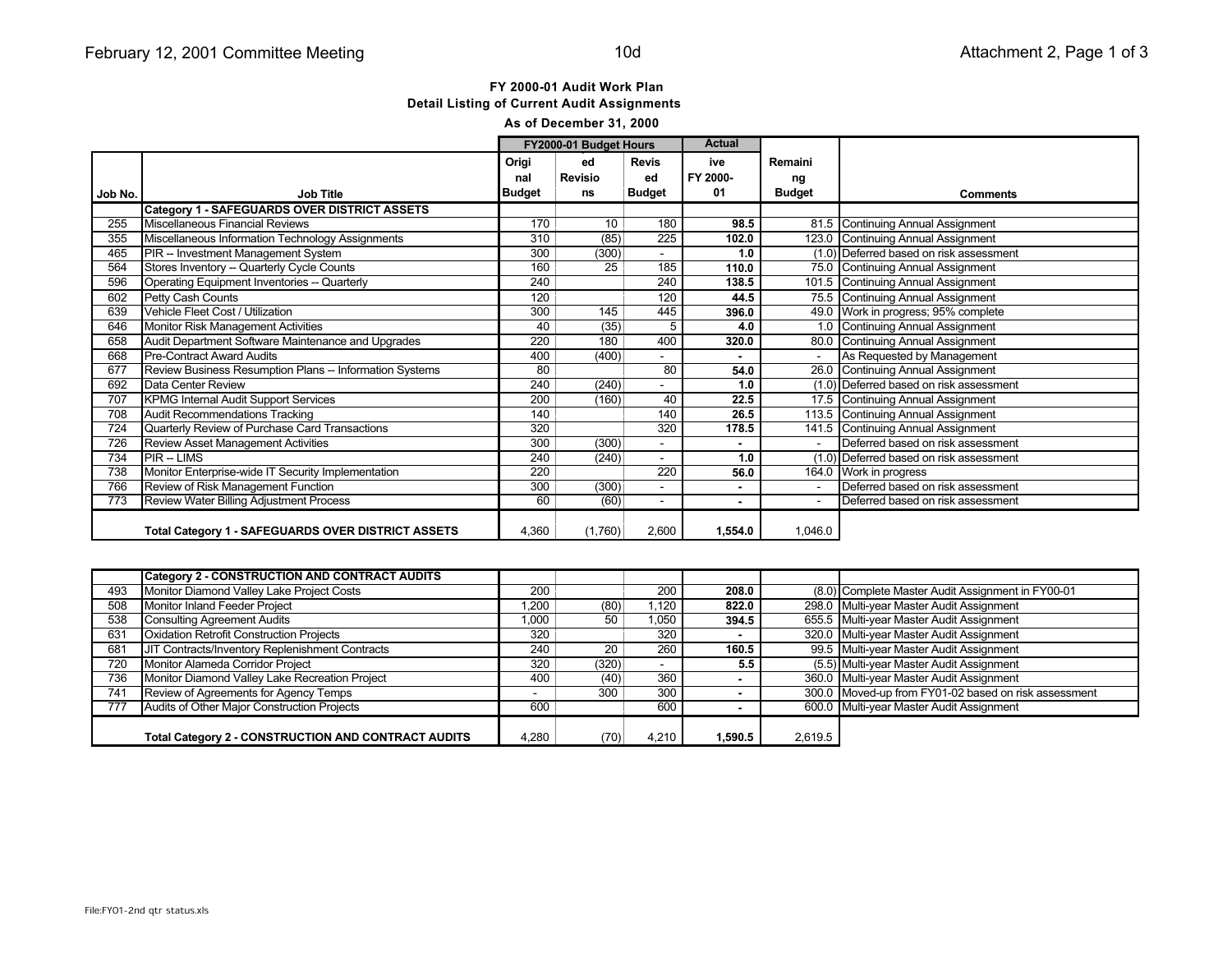### FY 2000-01 Audit Work Plan **Detail Listing of Current Audit Assignments** As of December 31, 2000

|         |                                                                 | FY2000-01 Budget Hours |                | <b>Actual</b>   |          |               |                                                               |
|---------|-----------------------------------------------------------------|------------------------|----------------|-----------------|----------|---------------|---------------------------------------------------------------|
|         |                                                                 | Origi                  | ed             | <b>Revis</b>    | ive      | Remaini       |                                                               |
|         |                                                                 | nal                    | <b>Revisio</b> | ed              | FY 2000- | ng            |                                                               |
| Job No. | <b>Job Title</b>                                                | <b>Budget</b>          | ns             | <b>Budget</b>   | 01       | <b>Budget</b> | <b>Comments</b>                                               |
|         | Category 3 - SERVICES TO BOARD AND MANAGEMENT                   |                        |                |                 |          |               |                                                               |
| 458     | Environmental Compliance Systems -- SDLC                        | 40                     |                | 40              | 40.0     |               | Completed Work Started in FY99-00                             |
| 524     | Electronic Document Management Project -- SDLC                  | 100                    | (20)           | 80              | 70.5     |               | 9.5 Completed Work Started in FY99-00                         |
| 539     | Review Corporate Business Resumption Plan                       | 160                    | (160)          |                 | ٠        | $\sim$        | Deferred based on risk assessment                             |
| 540     | Surname or Review Contracts                                     | 80                     |                | 80              | 33.5     |               | 46.5 Continuing Annual Assignment                             |
| 545     | Overall Internal Control Assessment Project, including IT       | 360                    | (360)          |                 |          |               | Deferred based on risk assessment                             |
| 568     | <b>Federal Grants Management</b>                                | 120                    | (40)           | $\overline{80}$ | 16.5     |               | 63.5 Primary focus on update of Indirect Cost Allocation Plan |
| 592     | Attendance at District Management Meetings                      | 140                    |                | 140             | 28.5     |               | 111.5 Continuing Annual Assignment                            |
| 593     | Special Audit Committee Support                                 | 320                    | 15             | 335             | 240.0    |               | 95.0 Continuing Annual Assignment                             |
| 594     | <b>Board and Committee Activities</b>                           | 180                    |                | 180             | 69.5     |               | 110.5 Continuing Annual Assignment                            |
| 653     | Misc. Advisory Services to Management & Staff                   | 400                    | (170)          | 230             | 92.5     |               | 137.5 Continuing Annual Assignment                            |
| 660     | SOMMS-SDLC                                                      | 220                    |                | 220             | 122.0    |               | 98.0 Complete Work Started in FY99-00                         |
| 664     | Windows NT/2000 Implementation -- SDLC                          | 200                    |                | 200             | 66.5     |               | 133.5 Work in progress                                        |
| 690     | Participate in IT Governance Process                            | 220                    | (35)           | 185             | 75.0     |               | 110.0 Continuing Annual Assignment                            |
| 710     | Board Governance and Strategic Plan                             | 80                     |                | 80              | ٠        | 80.0          |                                                               |
| 717     | Follow-up on Quarterly Info. Technology Projects Status Reports | 120                    |                | 120             | 22.0     |               | 98.0 Continuing Annual Assignment                             |
| 718     | Oracle Financials Upgrade -- SDLC                               | 220                    |                | 220             | 11.0     |               | 209.0 Work in progress                                        |
| 719     | Enterprise Server Upgrade -- SDLC                               | 220                    |                | 220             | 77.0     |               | 143.0 Work in progress                                        |
| 727     | Special Management-Requested Reviews                            | 400                    | (400)          |                 | 4.5      |               | $(4.5)$ As Requested                                          |
| 737     | Web-based PeopleSoft Upgrade -- SDLC                            | 220                    |                | 220             | 1.0      | 219.0         |                                                               |
| 742     | Review of Selected Board-required Reports                       | 240                    | (240)          |                 | ٠        |               | As Requested                                                  |
| 767     | Special Board of Directors Requested Reviews                    | 400                    | (400)          | $\sim$          | ٠        |               | As Requested                                                  |
| 768     | Assist IT Management on DWR SAP Systems Upgrade Project         | 100                    |                | 100             | 68.0     |               | 32.0 Work in progress                                         |
| 771     | Review of Activity Based Costing Implementation                 | 240                    | (140)          | 100             | 38.5     |               | 61.5 Work in progress                                         |
| 779     | <b>SCADA Upgrades -- SDLC</b>                                   | 220                    |                | 220             | 61.5     |               | 158.5 Work in progress                                        |
| 781     | <b>Review Capital Projects Reporting Process</b>                |                        | 240            | 240             | 186.0    |               | 54.0 New assignment requested by Special Audit Committee      |
|         |                                                                 |                        |                |                 |          |               |                                                               |
|         | <b>Total Category 3 - SERVICES TO BOARD AND MANAGEMENT</b>      | 5.000                  | (1,710)        | 3.290           | 1.324.0  | 1.966.0       |                                                               |

|     | <b>Category 4 - WATER RESOURCE PROGRAMS</b>                  |       |       |       |       |        |                                                            |
|-----|--------------------------------------------------------------|-------|-------|-------|-------|--------|------------------------------------------------------------|
| 252 | State Water Project Contract Matters                         | 100   | (20)  | 80    | 11.5  |        | 68.5 Continuing Annual Assignment                          |
| 523 | Monitor Interim Agricultural Water Program                   | 220   | 60    | 280   | 166.5 |        | 113.5 Continuing Annual Assignment                         |
| 632 | CAL-FED Category III Agreement Compliance                    | 400   | (260) | 140   | 76.0  |        | 64.0 Based on favorable prior audit results, hours reduced |
| 637 | Seasonal Storage Program Status                              | 220   | (30)  | 190   | 104.5 |        | 85.5 Continuing Annual Assignment                          |
| 671 | Review of Reclamation & Groundwater Recovery Programs        | .100  | (40)  | 060,1 | 466.5 |        | 593.5 Multi-year Master Audit Assignment                   |
| 721 | Review of High Efficiency Clothes Washer Rebate Program      | 240   |       | 240   | 1.0   | 239.0  |                                                            |
| 723 | Review Groundwater Storage Program Agr. With Member Agencies | 240   | (105) | 135   |       |        | 135.0 Multi-year Master Audit Assignment                   |
| 735 | Review Colo. River Aqueduct Groundwater Storage Agreements   | 240   | (240) |       |       |        | Multi-year Master Audit Assignment                         |
|     |                                                              |       |       |       |       |        |                                                            |
|     | <b>Total Category 4 - WATER RESOURCE PROGRAMS</b>            | 2,760 | (635) | 2.125 | 826.0 | ,299.0 |                                                            |